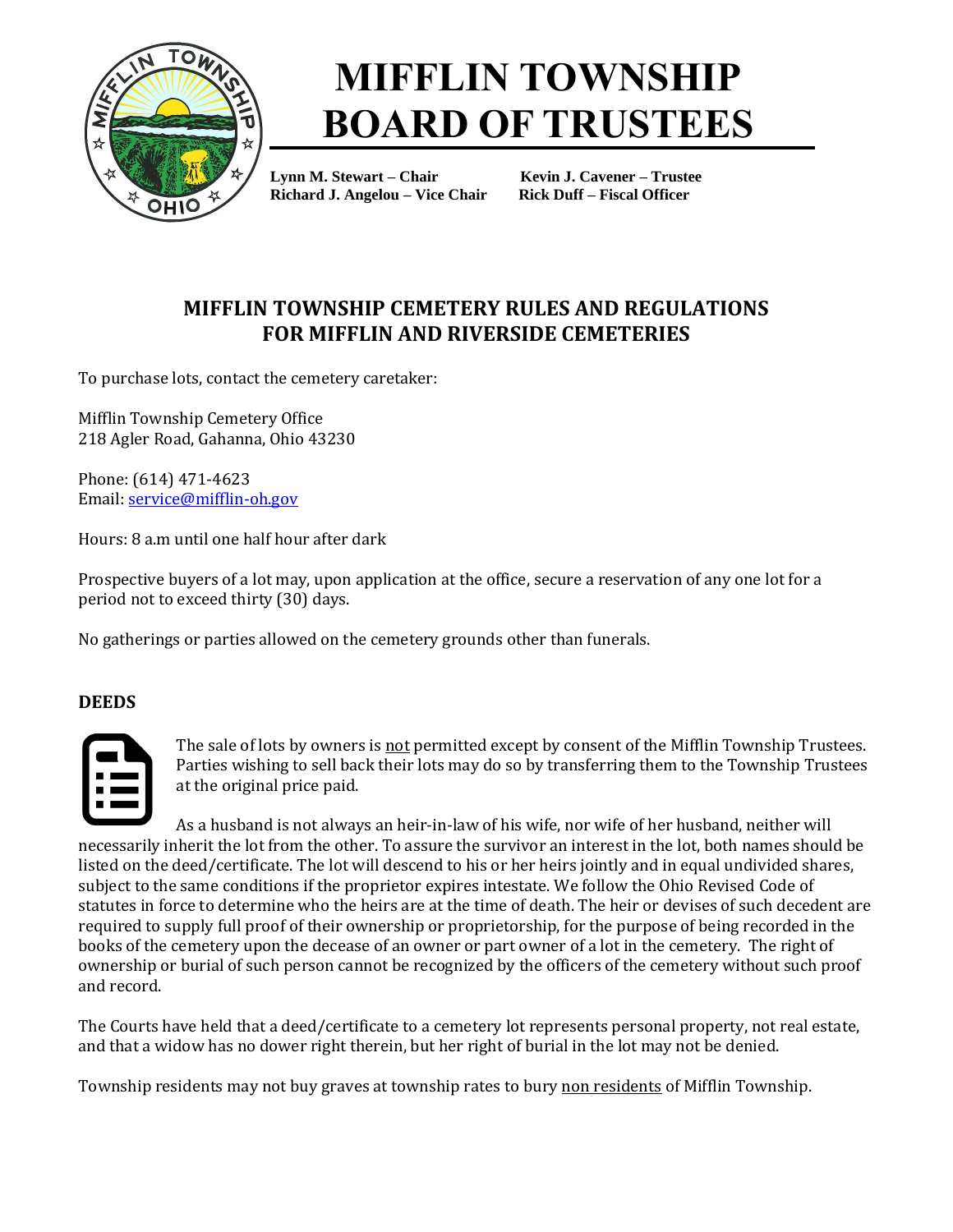

# **MIFFLIN TOWNSHIP BOARD OF TRUSTEES**

**Lynn M. Stewart – Chair Kevin J. Cavener – Trustee Richard J. Angelou – Vice Chair Rick Duff – Fiscal Officer**

### **BURIALS AND CREMATIONS**



No interment will be permitted until graves are paid for and arrangements for opening/closing of the graves are satisfactory with the cemetery caretaker.

The owner of a lot may, during his lifetime, designate in writing to the cemetery caretaker the names of those members of his family (or near relatives) whom he wishes to have

interred upon his lot. Such writing will then be filed with the cemetery office.

All cremations must be buried in ground at Mifflin/Riverside or in the Columbarium at Mifflin Cemetery. No privately owned niches or cremation benches permitted. No scattering of ashes at Mifflin or Riverside are permitted at any time.

A vacant grave can have up to four cremations.

#### **MARKERS**



No monument or marker of any kind can be erected on any lot or grave before said lot or grave is paid in full.

Only one upright headstone permitted and/or a maximum of two flat markers may be used on each lot. Benches may be used in place of a marker at the location a marker would have been erected.

*The ownership of a deed/certificate to a lot does not confer the right to do planting nor erect a monument, mausoleum, vase, etc., upon said lot without the express written approval of the cemetery caretaker.*

*As the deed/certificate to a lot conveys only the right of burial therein, Mifflin Township retains control and supervision of all lots which have been sold; and it shall be the duty of the caretaker to enter upon any lot and prohibit, modify or remove any structure, object, improvement or adornment on such lot which may have been placed thereon in violation of the rules, or which may be considered objectionable or injurious to the lot or adjoining lots, or the general appearance of the cemetery.*

#### **DECORATIONS**



For the safety of our groundkeepers and visitors, certain decorations are prohibited from graves. These include **artificial/silk flowers**, except from Nov. 15 to March 15 (during this time, any artificial flowers must be securely fastened to headstone); **glass decorations** such as vases, bottles or lights; any **items of obstruction that protrude from the ground** that hinder cemetery maintenance or public safety such as, but not limited to: shepherd hooks, flag